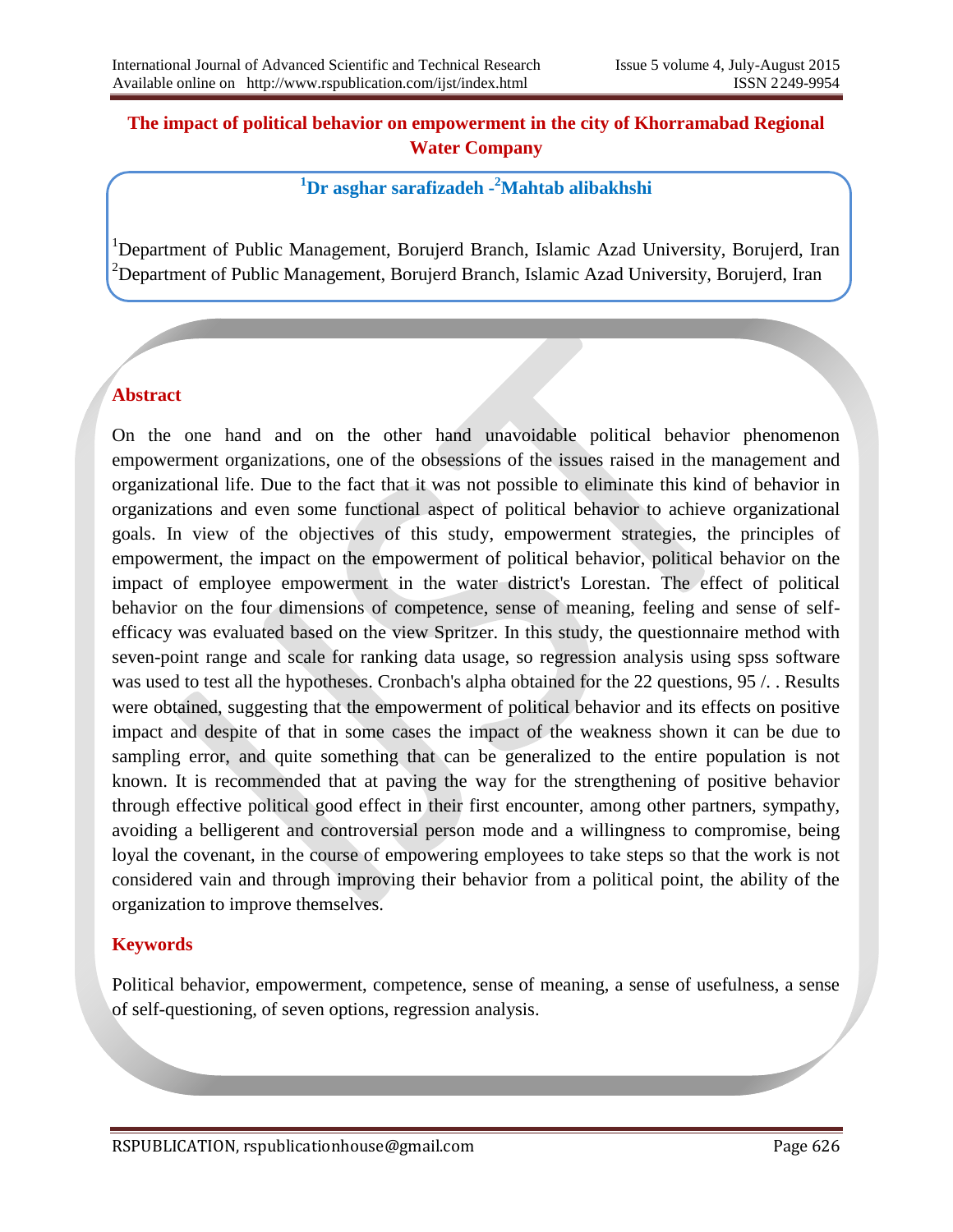#### **Introduction**

Some executives believe that the executive director, the policy of natural elements is a strategic decision. Their strategic decision to engage in material interests are defined. This enables managers to get together and to the bias of control and lead a coalition. Strategic decisionmaking more efficient, positive views about their political behavior. Since the concept of political behavior often used by managers of information for personal gain, it can be distorting policy database and follow it to a poor strategic decision process ends. In addition, the executives, political behavior is wasting their time. Their limitations in relation to politics and in larger conflict between their actions (Moghadam, 1381).

In the last two decades, enabling and empowering employees are set to become one of the concerns of their managers. Because the managers have found that people correctly, about onethird or more of their waking hours at work spend hours. Empowering employees leads to increased strength and dignity in the workplace is on. That good people can know themselves more to their hearts. They are healthy and physically healthy people healthy work environment and increasing the efficiency of the assistance (Nasr Esfahani, 1381, 49).

Director traditional one who always knew what to do and gave instructions to its employees. But in today's organizations and progressive businesses, issues, and sometimes very complex and difficult, so no one about how to do things, not confidence. Such as, the political behavior of staff, conflict, power, conflicts and disputes, and these are in discussions. (Babaei et al., 1381).

#### **Problem statement**

By moving societies towards a knowledge society, which has become a source of human attention reflects the importance that all attempts are made, it appears that a large number of employees dissatisfied with their work and seeking work are more significant. Making organizations to empower their employees as one of the indicators of employee performance improvement and one of the new approaches in this century has led (Babaei et al., 1381).

Economic and non-economic consequences of their employees have tried, political behavior of their work.used goals (Eskandari, 1381, 11). Those who do not pay attention to political behavior, the view that the political system ignore. If possible, every organization or formal group within a group coordinated, consistent, helpful, reliable, has taken into account the spirit of cooperation we were dealing with a very beautiful world. Who look from the perspective of a non-political organization, it has always been assumed that all members of the organization are working for the benefit. On the contrary, those who look to the organization of political views, it can express a lot of irrational behavior. For example, explain why not give information to other employees because the organization "empires" will be formed, because their victories organizations to listen to everyone, but failures to carry concealed, and why the numbers are manipulated To better the image of stakeholders to demonstrate and eventually the organization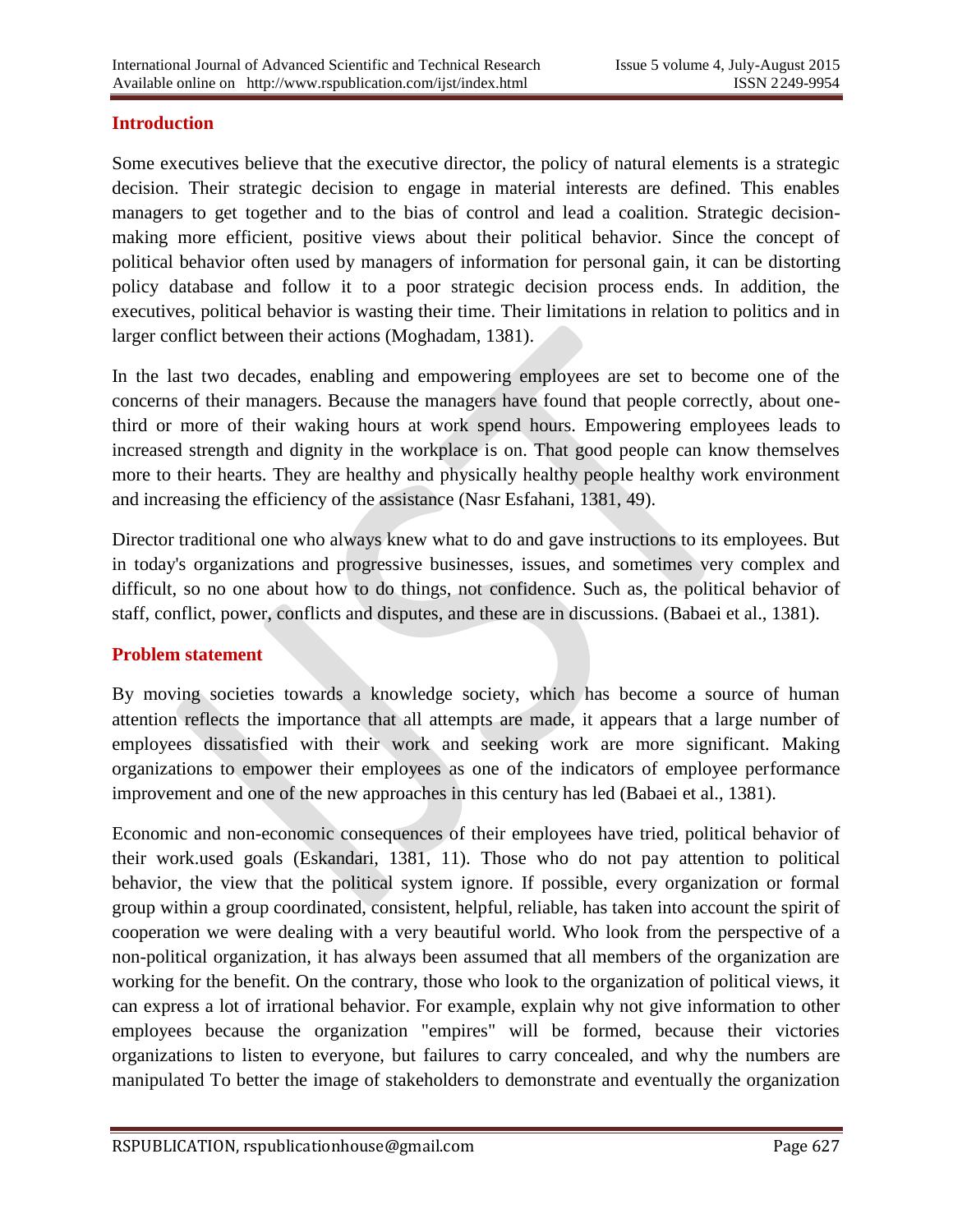to do things that are incompatible with the demands of the organization, but want to improve the efficiency and effectiveness thereby (Robbins, 1376,255).

## **Hypothesis**

- 1) Is the political behavior of the staff competency effective?
- 2) Is a sense of autonomy political behavior affect employees?
- 3) Is the meaningfulness of political behavior affect employees?
- 4) Do you feel the influence of political behavior (effective) effective staff?

## **Model Concept**



## **Sampling Method**

The generalization of the desired size, availability of time and other resources, and finally end the study done for the sake of it, different types of sampling designs will be selected (the same). This method is used when the population strata and groups and is composed of a relatively large number (Momeni, 1384).

The sampling method used in this study is simple random sampling.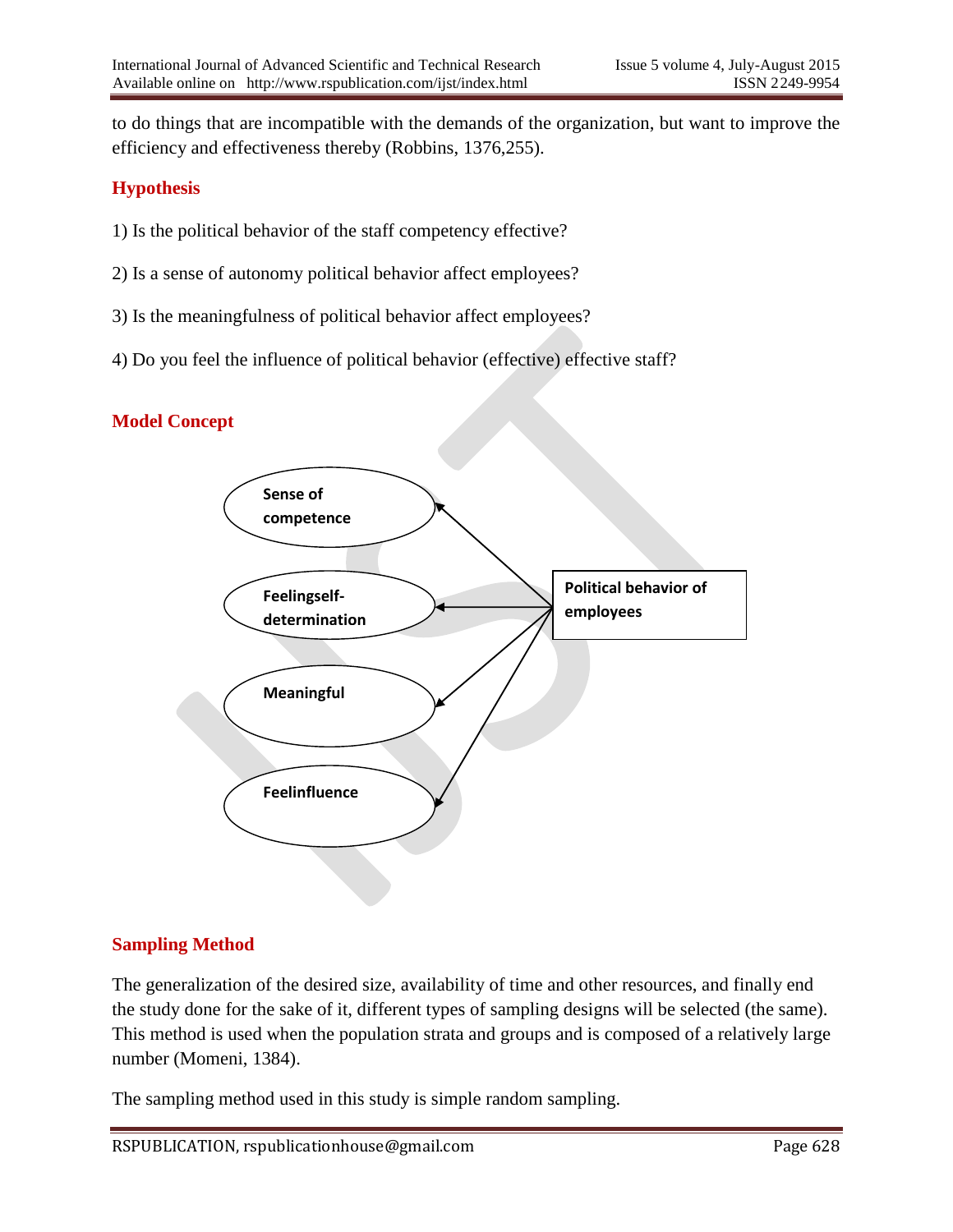| cronbach | question       | variable                                  |
|----------|----------------|-------------------------------------------|
| .1.87    | $1 - 10$       | <b>Political behavior of</b><br>employees |
| .95      | $11 - 13$      | <b>Sense of competence</b>                |
| ./80     | $14-16$        | <b>Feelingself-</b><br>determination      |
| .95      | $17-19$        | <b>Meaningful</b>                         |
| ./78     | $20 - 22$      | <b>Feelinfluence</b>                      |
| ./95     | Total cronbach |                                           |

To conduct a systematic investigation is required to be set, so that the view described meanings understandable to everyone. Measurement, strictest and most accept description of the process for assigning values to attributes of objects and events slightly(clamps, 1384,287). Descriptive statistics analysis, the act applied to a specific group of people that have been observed(sample) is limited. In the case of people who fall outside this group, no result will not beam on this group and those outside it, does not assume any resemblance (Hooman, 1376,286).

In this context descriptive information obtained from questionnaires distributed in two parts, in terms of descriptive statistics included. The first part contains information on the gender, education and years of service of employees in the form of frequency tables and diagrams drawn.

## **The main hypothesis**

"It seems that political behavior affects empowerment." In line with the above hypothesis was simple regression, correlation coefficient between the two variables using SPSS software political behavior and empower468/. Sigamount equal to00/0 by Md.drfact, astheSig.(2-tailed)can be obtained fromsmaller05/0H1acceptedthat the general expression of political behavior in predicting and explaining changes in the effective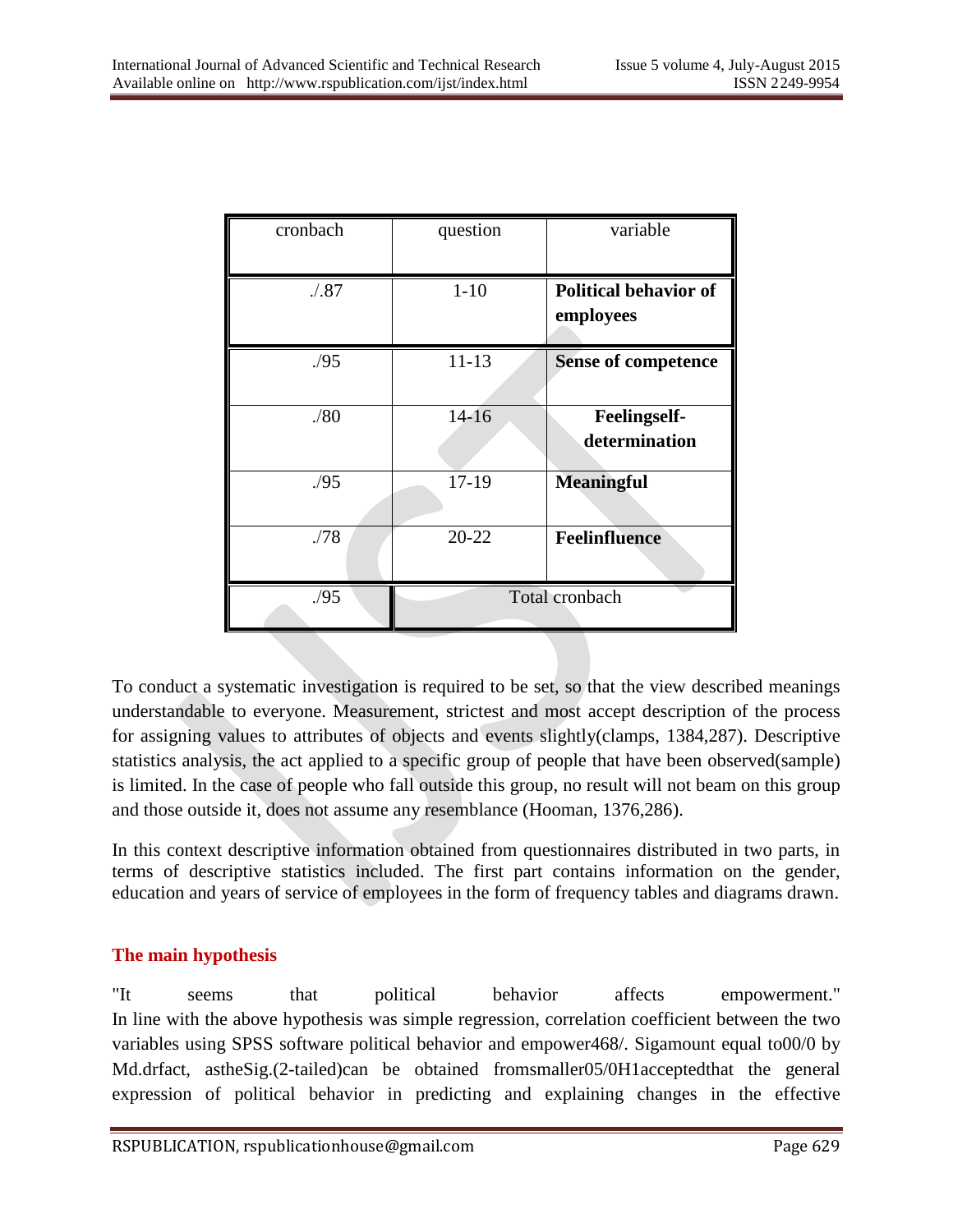empowerment and its dimensions. Therefore, there is a positive relationship between the two variables.

## **The first sub hypothesis:**

"It seems that political behavior has an impact on staff competency." first hypothesis was used in the regression analysis, multiple correlation coefficient between the two variables with SPSS software political behavior and competency of employees 305 / .r Sig 000 times / 0 by Md. dr fact, as the Sig. (2-tailed) can be obtained from smaller 05/0 H1 accepted that the general expression of political behavior in predicting and explaining changes in the employees' competency. Therefore, there is a positive relationship between the two variables.

#### **The second sub hypothesis:**

"It seems that political behavior affect employees' sense of self-determination." Yfry second hypothesis was used in the regression, correlation coefficient between the two variables using SPSS software political behavior and sense of self-determination of employees 374 /. Sig amount equal to 000/0 by Md.dr fact, as the Sig. (2-tailed) can be obtained from smaller 05/0 H1 accepted that the general expression of political behavior in predicting and explaining changes in the employees' sense of self-determination. Therefore, there is a positive relationship between the two variables.

#### **The third sub-hypothesis:**

"It seems that the political behavior of employees feel the significance of the impact." Regression was used to examine the hypothesis third, multiple correlation coefficient between the two variables with SPSS software and meaningfulness of political behavior 398 employees /. Sig amount equal to 000/0 by Md.dr fact, as the Sig. (2-tailed) can be obtained from smaller 05/0 H1 accepted that the general expression of political behavior in predicting and explaining changes in the sense of the significance of effective staff. Therefore there is a positive relationship between the two variables.

## **The fourth sub-hypothesis**:

"It seems to feel the influence of political behavior (the effectiveness of) staff has an effect. "

Yfry fourth hypothesis was used in the regression, correlation coefficient between the two variables SPSS software and feel the influence of political behavior (the effectiveness of) employees, 307 /. Sig amount equal to 000/0 by Md.dr fact, as the Sig. (2-tailed) can be obtained from smaller 05/0 H1 accepted that the general expression of political behavior in predicting and explaining changes in the sense of influence (effective) effective staff Hence a positive relationship between the two variables There are.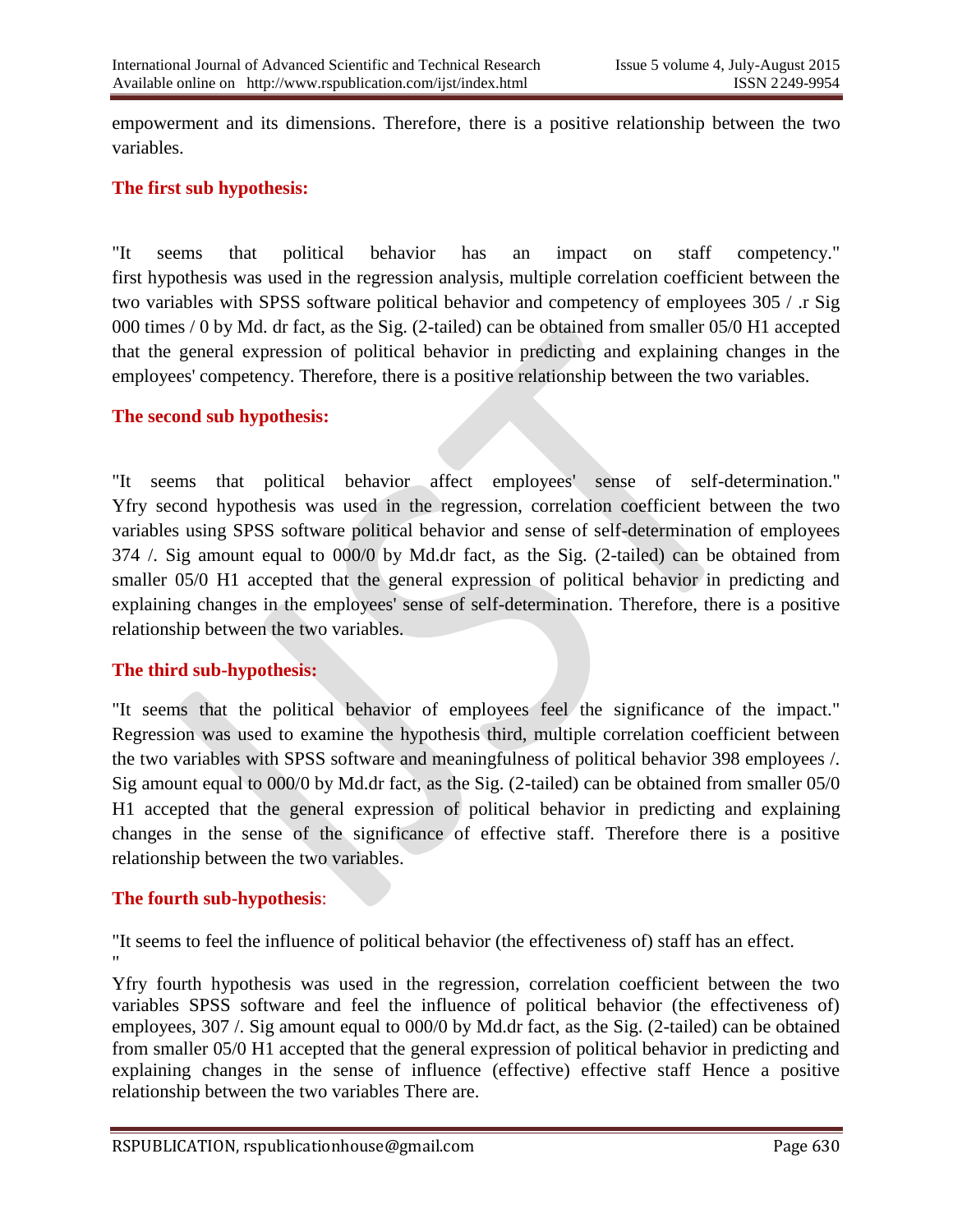#### **Conclusion:**

According to the findings in the fourth quarter, obtained by regression analysis and conclude on the first sub-hypothesis meaningful political behavior "staff competence" has a moderate effect; in other words, increasing political behavior in the organization, competence the rate will increase slightly, so the staff recommended that reinforce positive behavior by providing political fields, such as sympathy, willingness to compromise and loyalty to the covenant, on the way to improve and strengthen the sense of (deserved) step gathered through their so doing, the ability of individuals within the expertise and capabilities of the people and ensure their talents.

#### **REFERENCE**

- 1-Akal Z (1992). Performance measurement and control in business: versatile performance indicators. Ankara: MPM Publications: 473.
- 2- Barrick. M. R, & Mount. M. K. (1986). The big five personality dimensions and job performance: A meta-analysis, Personnel Psychology, 44
- 3- Barrick. M. R, Mount M. K & Strauss J. Perkins (1999). The Joint Relationship of Conscientiousness and Ability with Performance: Test of the Interaction Hypothesis ,journal of management. 25, n 5
- 4-Borman WC, Motowidlo SJ (1997). Task performance and contextual performance: The meaning for personnel selection research. Hum Perform., 10: 99-109.
- 5-Borman WC, Motowidlo SJ (1997). Task performance and contextual performance: The meaning for personnel selection research. Hum Perform., 10: 99-109.
- 6- Byrne ZS, Mueller-Hanson RA, Cardador JM, Thornton GC, Schuler H, Frintrup A, Fox S (2004). Measuring achievement motivation: Tests of equivalency for english, german, and israeli versions of the achievement motivation inventory. Pers. Individ. Differ., 37: 203- 217.
- 7- Can H (1985). Achievement motive and managerial success. Ankara: Hacettepe University IIBF Publications, p. 12.
- 8- Conger JA, Kanungo RN (1988). The empowerment process: Integrating theory and practice. Acad. Manage. Rev., 13(3): 471-482.